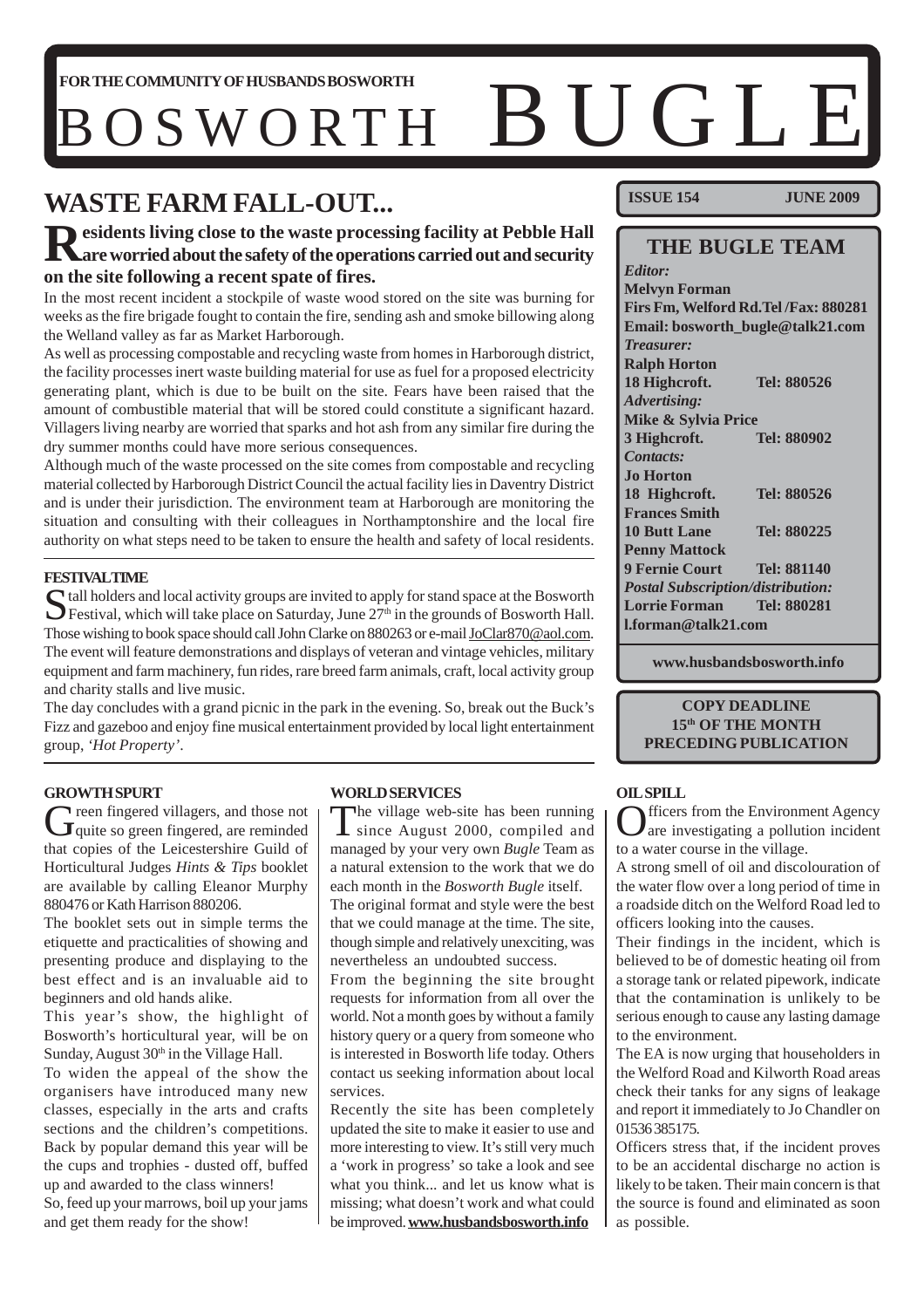## **POSTBAG**

*From Richard Bird, Newnham (formerly of Bosworth)*

Subscription enclosed with the usual pleasure! How else would I know that the Council is going to roll out a food waste programme? Recycled pasta presumably!

#### *From Catherine and Charlie Mariethoz*

Friends and supporters congratulate villager Ruth Bingham who competed in the recent Flora London Marathon, finishing the course in 4 hours 38 minutes. Many of you will have seen Ruth running around the village in the wind, rain and the snow whilst in training. Well, all the hard work has paid off! Ruth's family and friends would like to take this opportunity to say huge congratulations on successfully completing the Marathon. It's such a fantastic achievement and we are all very proud of her. Ruth also raised a massive £1100 for "Charlotte's Challenge Appeal Fund" *Editor's Note: Charlotte's Challenge raises funds for a 31 month-old local girl who has a rare blood disorder needing constant medical attention.*

## **LOCAL CRIME FILE**

**IF YOU HAVE INFORMATION ON ANY CRIMINALACTIVITY CALL MARKET HARBOROUGH POLICE on 0116 222 2222.**

**Countryside Watch Co-ordinator Henry Whatley Ext. 3875**

**Neighbourhood Watch Co-ordinator Marion Lewis 0116 2483871 NW Community Scheme No. 2123**

**Local Beat Team PC 1959 David Venables PC 500 Andy Smalley PCSO 6126 Tim Harwood PCSO 6636 Ray Wells**

**Voicemail Service 0116 2485675**

**Rural & Countryside Liaison Officer PC 1010 Chris Hill**

**CRIMESTOPPERS FREEPHONE 0800 555111**

## **BEATING THE CRIMINAL**

**WATCH WORD**

*THE NEIGHBOURHOOD WATCH SCHEME WITHIN HUSBANDS BOSWORTH*

#### **RECENT CRIMINAL ACTIVITY**

Entry was gained to commercial premises on South Kilworth Road in North Kilworth by smashing a padlock. Damage caused but nothing of value was taken.

Power tools were stolen from two parked vans near Bitteswell. One theft occurred when the driver left the vehicle briefly to exercise his dog.

Fuel was stolen from a car parked on Welford Road in South Kilworth.

A burglary occurred overnight at a building site on Lutterworth Road in Walcote. A container was broken into and a large amount of equipment was stolen. A van or large vehicle would have been required to transport the items stolen.

A burglary to a dwelling occurred in the early hours in Gilmorton. A hammer was stolen from an insecure garage and used to break a window. Car keys were taken and used to steal a car.

Items of property left in a vehicles in Gilmorton and Lutterworth were stolen.

## **GARDEN CRIME**

There has been a significant increase in thefts in rural areas in which the criminals have targeted garden items such as bay trees and box bushes in planters, stone ornaments and even bags of compost! These are obviously easily sold on at this time of the year and gardeners are asked to be extra vigilant in protecting their property and wary of buying such items at car boot sales or from door step sellers.

Harborough Police offer this advice:

• Try to place high-value items where you can keep an eye on them

• Consider the use of ground anchors or spikes and wire to secure high value plants, planters and ornaments

• Plant 'anti-social' prickly, impenetrable shrubs and borders on vulnerable boundaries and access points

• Look at your garden from a thief's point

of view and take appropriate precautions • Before domestic crime there is usually a suspicious incident - a strange visitor or unfamiliar vehicle in the area

• Report any suspicious persons, vehicles or activity to the police immediately

• For more information or crime prevention advice call the local police by phoning 0116 222 2222.

. . . . . . . .

# KILTECH DECORATORS

**details can be found on the Force website at www.leics.police.uk .**

**receive an immediate response from the nearest available mobile unit.**

**Police officers like nothing better than arresting criminals. So, if you do see suspicious persons, activity or vehicles and you believe that a crime may be in progress – don't hesitate to call in immediately on 999. Calls reporting a crime in progress will normally**

**If you require further information you can contact your local beat officers on 0116 222 2222 and leaving them a message using their ID numbers when prompted. All their**

**Husbands Bosworth**

**Domestic & Commercial Decorators**

#### **Tel: 07977 889156 01858 881001**

Free Quotations Decorating since 1966

# . . . . . . . . . . . . . . **WOODPECKER**

**TREE SURGERY**

All aspects of tree-work undertaken from dismantling large roadside trees to pruning and reshaping small garden trees. We also offer a stump grinding service. Professionally qualified and insured. **For free quotation and advice call Chris on: 01858 880818 www.woodpeckertrees.com ufn**

Г

П

Г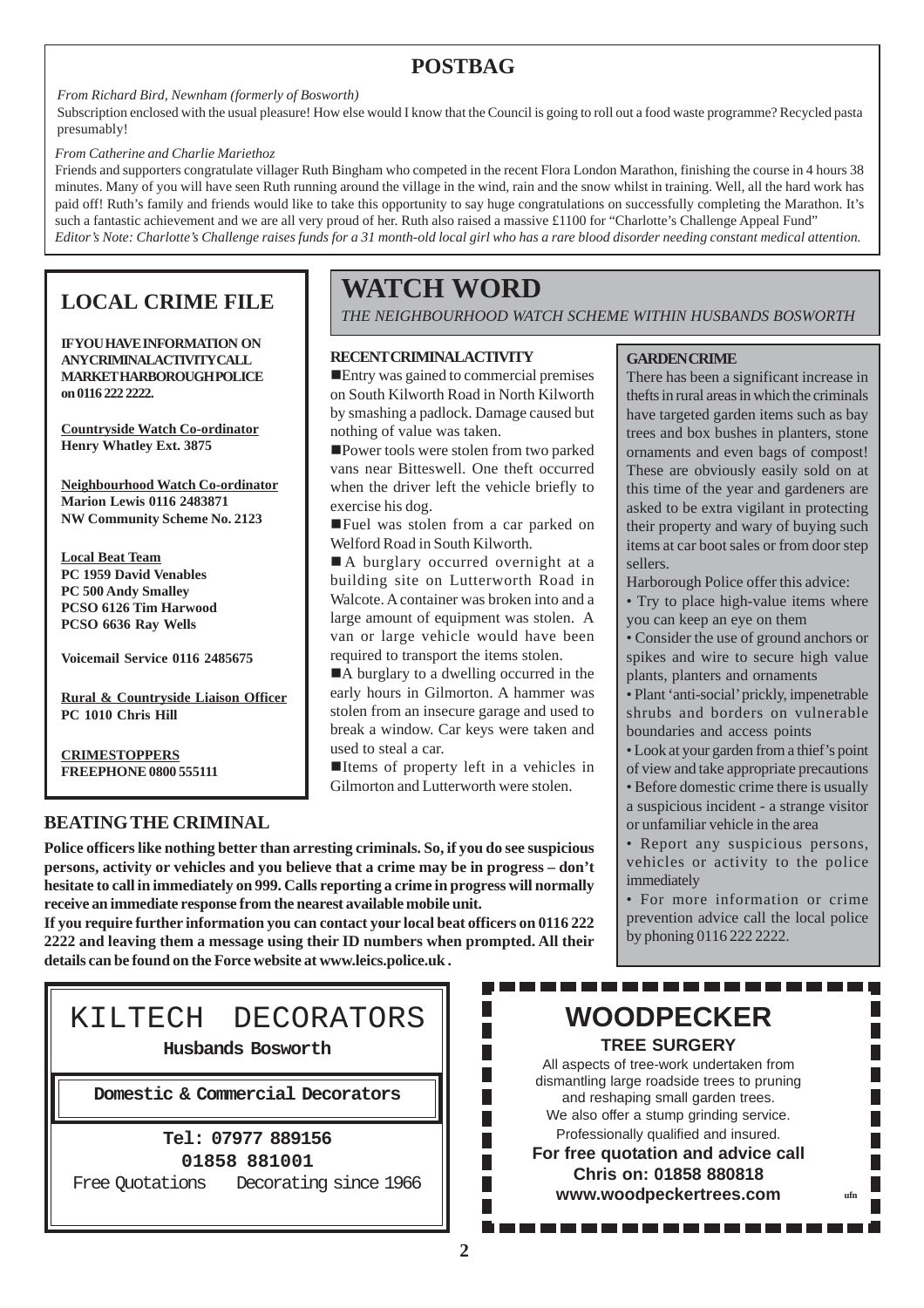## **BOSWORTH IN FOCUS**

*A ROUND-UP OF LOCAL NEWS*

#### **PAVILION QUIZ**

A full house of contestants battled for the honours in the annual Pavilion Quiz and Supper. A capacity crowd of 80 competitors enjoyed a quiz covering varied subjects devised by cricket club member Gary Waterfield and his wife Sue to raise funds for the maintenance and running costs of the village sports pavilion. The Bell Inn provided the fish and chip supper to feed the little grey cells during the interval. After a close contest, the Bothertons Team from Welford eventually emerged victorious, closely followed by the Norfolk and Chance Team, with the farmers' Ploughmans Team in third place. The Foxes Team graciously accepted the wooden spoon.

The evening raised £320.50 towards funds and Jennifer Rogers, Chair of the Playing Field Committee, which oversees the administration of the sports pavilion, thanked the question masters and everyone involved in the evening.

#### **BONKERS FOR CONKERS!**

Plans are well under way for the Bosworth Conker Championships to be held on Sunday, October 11th on the village playing fields. If you would like to book stall space please call Sue on 881251.

*Bunting makers required...* call Tricia Day on 880748 if you have time to sew up bunting to decorate the field.

#### **POSH FROCKS AND DIGNITARIES...**

*As Brian Smith comes to the end of his term of office as HDC Chairman, his Consort, Frances, reviews their year.*

Many people think that it is all 'posh frocks' and dinners but, in reality, most of the duties are more mundane - and often more interesting!

The Chairman chairs Full Council meetings and signs official documents. Aside from normal council business his duties involve attending a wide variety of activities, as the Council's representative. At most of these the chain of office is worn.

In the year we have visited 37 primary schools in the District, telling them about the Council's role, meeting school councils and reading the little ones a story!

We have been to many church services and held our own Civic Service in Husbands Bosworth in October. At Christmas we hosted a lovely carol service in St. Dionysius Church, Market Harborough, inviting pupils from local schools to sing and play and also invited our own village handbell ringers to ring for us.

We were invited to the Girl Guide camp at Tilton and supported Market Harborough swimming club in a gala.

Further afield we went on a tour of N.W. Leicestershire in an open top bus - in the rain! There was also a lovely trip around Rutland Water. There have been several invitations to Leicester Cathedral and De Montfort Hall which included the University Degree congregations. On many of these occasions we met other civic heads and dignitaries.

County Hall and Beaumanor Hall have been the venues for a variety of receptions, the latter being host to the Territorial Army 100<sup>th</sup> Anniversary celebration with Beating the Retreat a memorable evening.

An unforgettable afternoon was spent with Gill Hicks who lost both legs in the 2005 London bombings. With her artificial legs she was walking from Leeds to London talking and promoting understanding between different types of people. An amazing, lovely lady. We have met people from all walks of life including volunteers, farmers, members of the armed forces, hospice staff, students, war veterans and many more. It would be impossible to recount all the places we have visited and people we have met but this would not be complete without mentioning that we were privileged to meet the Queen and the Duke of Edinburgh when they came to open the new Grammar School at Great Glen.

*Editor's Note: Brian has racked up the most civic engagements of any Council chairman in recent times.*

## **LOCAL NEWS IN BRIEF**

 $\blacksquare$  The Foxton Locks Partnership has unveiled ambitious plans for the next phase of the development of the **Foxton** locks area. As well as rebuilding the historic boat-lift the proposals include a new marina, a campsite, holiday lodges, an environmental study centre and improvements to car and coach parking.

**British Waterways has recently started work piling and** rebuilding the canal-side bank at Kilworth Wharf, near **North Kilworth**. In all about 200m of bank from the A4303 road bridge southwards is to be re-instated and back-filled, and the canal dredged to enable boats to moor safely along the stretch.

## NORTH KILWORTH WHARF BOAT SERVICES

Station Road, North Kilworth Lutterworth LE17 6JB Stockists of Calorgas, household fuels & red diesel Local delivery Dayboat hire

Call John & Jane Pugh Tel: 01858 881723 Mobile: 07967 087290

## **HUSBANDS BOSWORTH SURGERY**

**Opening Hours** Monday - Friday: 8.30am to 12.30pm 1.30pm to 6.30pm Saturday: Closed **Appointments** - Tel. 01858 880522

·**Dr. Dowell** - Bosworth *Mon.am, Tues. pm., Thurs. pm., Fri. am.* Welford *Tues. am., Thurs. am., Fri., pm.* ·**Dr. Maxwell** - Bosworth *Mon., Wed., Thurs., Fri., all am & pm* ·**Nurse Appointments** available Monday - Friday ·**Urgent appointments** Inform the receptionist if you need to see the doctor urgently

# **BOSWORTH GARAGE**

**Vehicle servicing and MoTs Collection & delivery available Personal attention Call Chris or Trevor 01858 880580 or 07811 625027**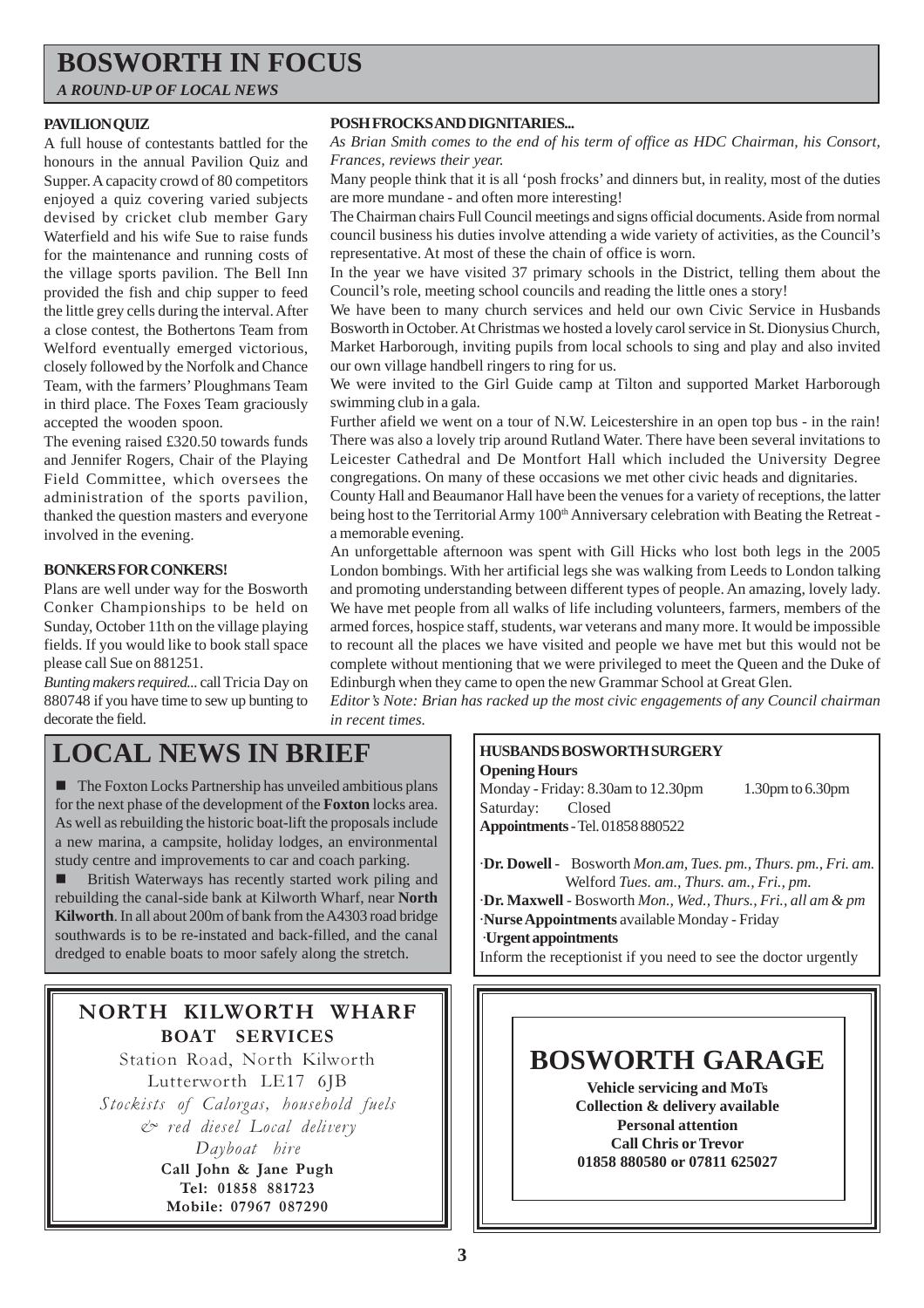# **SCHOOL REPORT**

*HUSBANDS BOSWORTH C. of E. PRIMARY SCHOOL*

## **BOSWORTH BARDS**

Some of you may remember the song *'Move over Beethoven'*. At Husbands Bosworth School we believe it should be move over Shakespeare! The literary talent shines forth once again. This time it is the turn of our Year 5 and Year 6 pupils to see their work published. The children took part in a national poetry writing competition and they are to have their work published.

## The budding poets are:

Charles Timms, Ruby Blake, Paul Atkinson, Matthew Day, Tom Ross, Aaron Barnett, Kian Gill, Rebecca Bishop, Carter Gill, Taylor Clarke, Alex Garner, Leanne Sheasby, Gabrielle Jeffrey, Dominic Smith, Charlie Vicary, Isabella Baker, Emily Kenmore and Candice Hall. A very well done to you all. Just remember it all started at Husbands Bosworth School when you become rich and famous!

## **SCHOOL EVENTS**

A big thank you to all those ladies who came to the Pamper & Puddings Evening. A little over £300 was raised by FOBS for the school funds. I am sure you will all agree it was a good evening. I didn't know we had so many glamorous mums!

If you enjoyed that event why not try our next one – you can even bring the other half! The Safari Supper, which always proves to be a success, is to be held on Saturday, June  $20<sup>th</sup>$ . Call Julie Dean on 881457 for ticket availablity, to volunteer to do a course or to book. *Yvonne Durrant - Acting Headteacher*

## **BAGS2SCHOOL CAMPAIGN**

A reminder that FOBS Bags2School collection will be over the weekend of May  $30<sup>th</sup>/31<sup>st</sup>$ . Donations of items can be made up to 8.30am on Tuesday, June 2nd directly to school if you have been missed or find additional material.

#### **BYGONE BOSWORTH**

*The Historical Society's Periodical Journal*

Our recent plea for information about the Woodford family brought a reply from village elder, Aneurin Owen, who remembers a Miss Woodford who lived in Red Lion Cottage next door to the Old Red Lion Inn. In addition Anuerin has scoured his collection of village trade directories and finds that the Woodfords were present as shopkeepers and dressmakers as early as 1827. Certainly by this time, and possibly earlier, a Charles Woodford is listed as blacksmith. In 1848 Charles Woodford was recorded as blacksmith and landlord of the Old Red Lion, which the family then ran for over 20 years. Family members carried on the calling of blacksmith from the smithy next door to Red Lion Cottage until at least 1904. John Dicks is listed as blacksmith at the Red Lion forge in 1908, which remained a smithy until conversion to a dwelling in the 1980s.

*Coincidentally, the Historical Society recently had two people seeking information about the Woodfords and was able to put them in touch with each other.*

*As an added note Aneurin says that Baptist Kemp, the veterinarian, who we mentioned last month, was listed in the directory for 1876. Aneurin thinks that he died in about 1925. The veterinary practice founded by Kemp was taken over by Kenneth Miles who established the practice later run by Roger Fox, which continues today as the Town & Country Veterinary Practice in Market Harborough.*

#### **TRADE DIRECTORY 2009**

**G D Armitage Clock & Belfry Work** New installation, maintenance & repair Contact: Geoff Armitage 880066 **Janet Armitage B & B** Bed & Breakfast Contact: Janet Armitage 880066 **Begley Plumbing & Heating** Plumbing & heating engineer. Contact: Frank Begley 880541 **Gordon Begley** Building & roofing contractor. Contact: Gordon Begley 880028 **Peter Begley** Building contractors, flat roofing Contact: Peter Begley 880517 **Croft Farm Bed & Breakfast** AA 4\*\*\*\* accommodation Contact: Jane Smith 880679 **Honeypot Bed & Breakfast** Contact: Carolyn Goff 880836 **Joseph Morris Butchers** High class family butchers Contact: David Morris 575210 **Languard Ltd.** Weed control, fumigation and thermal insulation. Contact: Will Kay 880898 **Mike Price Heating Engineer** Oil-fired boiler servicing & repair Contact: Mike Price 880902 **Petfriends** Pet and homecare whilst you are away<br>Contact: Natasha Blunt 880183 Natasha Blunt 880183 **Totally Trees Ltd.** Tree surgery and stump grinding Contact: Jacqui Mitchell 01455 554182 **Wharf House Kennels** Kennel and cattery services Contact: Kim McGuigan 880905 **Woodpecker Tree Surgery** All aspects of tree surgery undertaken Contact: Chris Wright 880183

#### **LIGHTS OUT!**

**The government is pressing ahead with an EU directive to ban the sale of incandescent light bulbs from September. Despite concerns that the technology and availability of fluorescent lamps is not yet in place, the directive forces the issue by banning the manufacture of further stock. Bulbs already in stock can be sold and those currently fitted can still be used.**

# **RECLAIM YARD**

Building Materials, Doors, Beams, Fireplaces, Flooring, Garden Ornaments, Bricks etc at **Lodge Farm Antiques & Reclamation** Walton Lane, Husbands Bosworth Leics, LE17 6NN **Tel (01858) 881386 or 07720 834652**

**www.lodgefarmantiques.co.uk**

*Open Saturday 9am - 5pm Closed all day Sunday Weekdays, please call for an appointment*

TO ADVERTISE HERE COSTS JUST £7 PER MONTH THE BUGLE IS DELIVERED FREE TO EVERY HOUSEHOLD IN THE PARISH AND REACHES PLACES OTHER PUBLICATIONS CAN'T REACH! Call Mike or Sylvia on 880902 or email: hiprice@btinternet.com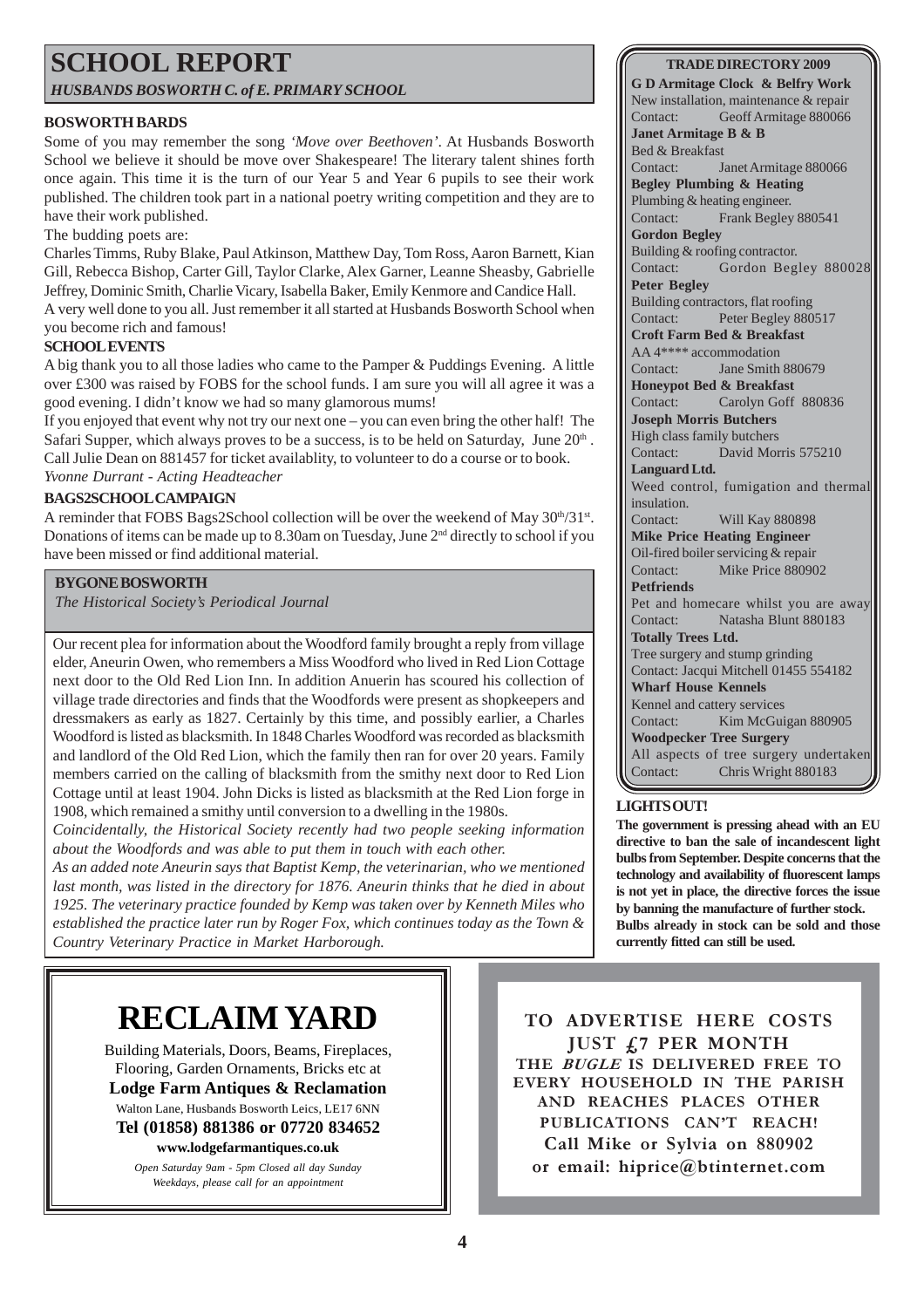**All Saints Parochial Church Council** Contact: Peter Jones 880741 **Art Workshop** Contact: Ann Saxton 880971 **Badminton Club** Contact: Lorrie Forman 880281 **Bosworth Belles** Contact: Debbie Oliver 465434 **Conservative Association** Contact: Robert Maxwell 880361 **Craft Group** Contact: Tricia Day 880748 **Handbell Ringers** Contact: David Staples 880668 **Historical Society** Contact: Isobel Pepperill 880081 **1st Kilworth Scouts/Beaver unit** Contact: Andrew Lambert 880922 **Mums & Tots Monday Group** Contact: 881745 **Playing Field Committee** Contact: Jennifer Rogers 880401 **Royal British Legion** Contact: Robert Maxwell 880361 **Short Mat Bowls** Contact: Frank Thorp 880003 **Tennis Club** Contact: Jennifer Rogers 880401 **Tower Bell Ringers** Contact: Geoff Armitage 880066 **TO LIST YOUR GROUP HERE PLEASE CALL MIKE & SYLVIA on: 880902 or e-mail hiprice@btinternet.co.uk**

## **NEW!!!**

#### **PILATES WITH MATT**

HUSBANDS BOSWORTH VILLAGE HALL STARTS MONDAY 15<sup>th</sup> JUNE 7.30PM TO 8.30PM (ALL ABILITIES) 6 WEEK COURSE £30 (MATS PROVIDED) TEL: MATT 07912 368474 TO RESERVE A PLACE OR TO ASK FOR FURTHER INFORMATION

. . . . . .

# **ACTIVITY GROUPS 2009 ACTIVITY GROUPS**

#### **BOSWORTH BELLES**

The Bosworth Belles ladies social group meets locally, usually in Husbands Bosworth Village Hall, on the third Wednesday of each month at 8.00pm. Meetings range from fashion, cookery and beauty treatment demonstrations, talks and visits, to meals out and ghosts tours! The meetings are open to anyone living locally and are a great way for newcomers to the area to get involved in village activities. Sometimes even husbands and partners are welcomed! If you are interested in joining in the fun or would like further information please call 01858 571074 or e-mail: sally@mogador.wanadoo.co.uk

#### **PLAYING FIELD**

At the recent meeting of the Playing Field Committee it was noted that the practice football goal posts were now in poor condition and may constitute a hazard. It is therefore proposed that they should be removed. The Committee are unsure if the goals are still used and would welcome any comments. Please call 880316.

#### **BOSWORTH'S GOT TALENT**

The talent of Bosworth comes together for a grand evening of entertainment on Saturday, July  $4<sup>th</sup>$  in the Village Hall at 7.30pm.

With twelve local acts lined up and a local celebrity compere this promises to be an evening of fun and surprises!

Supper will be jacket potatoes with a choice of fillings - bring your own drinks.

Tickets, price £7.50 adults, £3 children are available now from Lorrie 880281 or Penny 881140. All proceeds in aid of Loros, the local hospice care charity.

*IMPORTANT E-MAIL WARNING...* **If you receive an e-mail from the Department of Health telling you not to eat tinned pork because of swine flu, ignore it. It's just spam...**

#### **CRAFT GROUP**

The Craft Group meets on the second Wednesday of each month in the Committee Room of the Village Hall from 7.30pm. Meetings are open to anyone practising an art or craft that is relatively portable, and who would welcome the stimulation of a group of like-minded folk in a convivial atmosphere. Currently members of the group knit, sew and do cross stitch and put the world to rights over a cuppa and biscuits! A charge of £3 per person per session covers the cost of refreshments and the hall hire charge. If you would like any further information please call Tricia on 880748 or Gail on 880413.

#### **DANCE CLASSES**

A new session of Ballroom and Latin Dance classes will commence on Thursday, June  $25<sup>th</sup>$  from 7.00pm to 8.00pm in the Village Hall. Join ISTD qualified instructor Glenn Badham for informal and fun dance tuition in a friendly atmosphere.

No previous experience is necessary. Partners are not essential and gentlemen are especially welcome. Please bring suitable footwear, no slingbacks please! The cost is £4 per session.

Please call Glenn on 881036 for further information or to book a place.



 $\mathbb{R}^2$ 

#### *Pet & Home Care*

PetFriends provides clients' dogs, cats and other pets the loving care that they need while you are away, right in your own home! Your pets will stay in their own secure, familiar environment and follow their customary routine and diet.

**A local veterinary nurse will look after your pets and home while you are away.**

Pets fed, watered and excercised. Medication administered, plants watered. Fully insured - references available

**For more information please contact Natasha Blunt VN 01858 880183 07739 467284**

NIGEL HALL PAINTER & DECORATOR

П

Property maintenance City & Guilds NVQ No job too small Tel: 01858 880567 07749 639691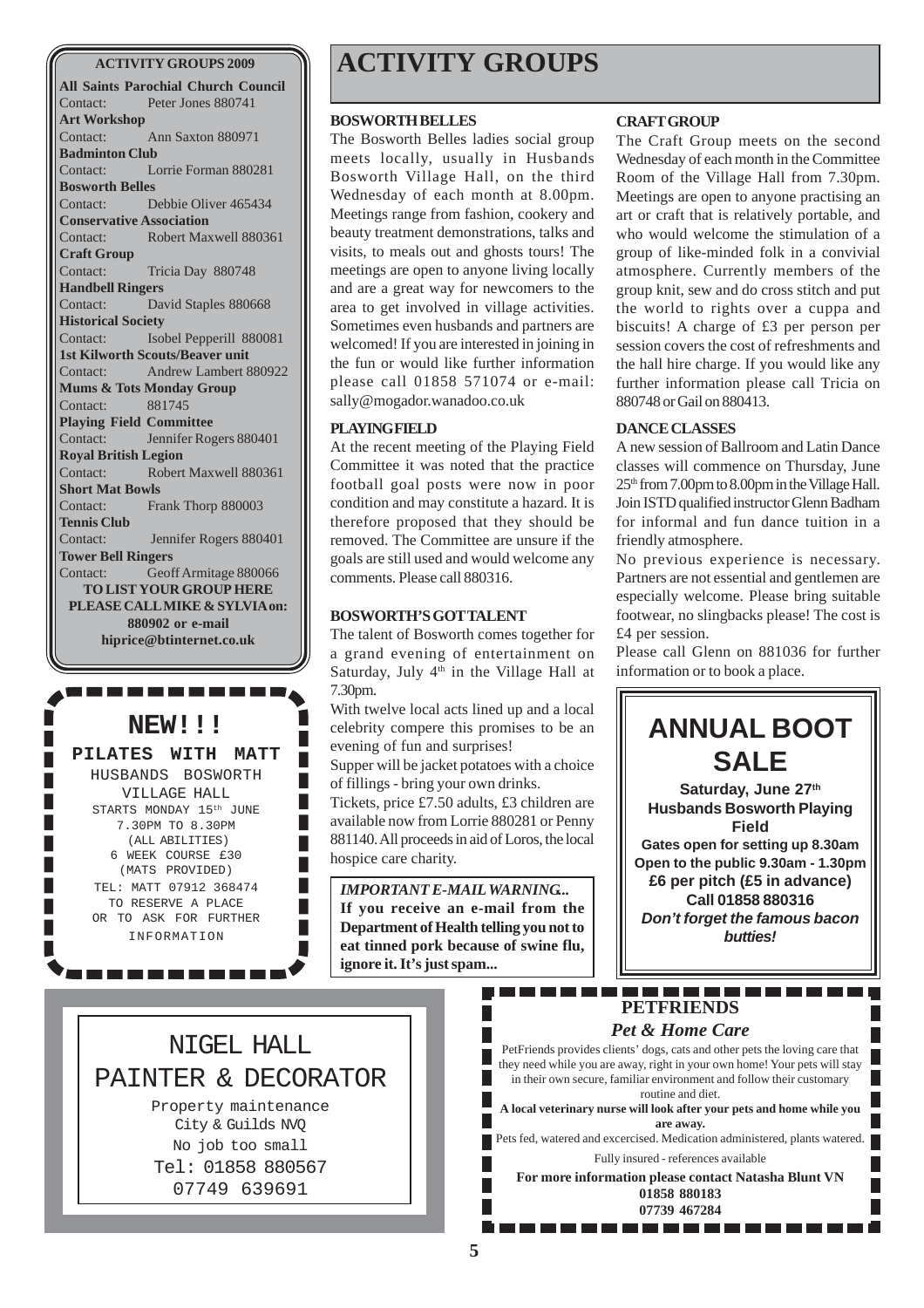#### **LOCAL OFFICERS Husbands Bosworth Parish Council: Councillors** William Fletcher 880910(Chair) Melvyn Forman 880281 Geoffrey Armitage 880066 Patricia Day 880748 Heather O'Connor 880165 Susan Fisher 880026 **Parish Clerk** Jackie Fletcher, 13 School Lane, H.B. LE17 6JU Tel: 880910 **District Councillor** Brian Smith 10 Butt Lane, H.B. LE17 6LN Tel: 880021 **PARISH COUNCIL NEWS PARISH COUNCIL NEWS Report of the Parish Council Annual General Meeting held on Tuesday, May 5th 2009** Four Council members and County Councillor Hart were present. Apologies were received from Bill Fletcher and the Clerk. *[Sue Fisher took the minutes]* **ELECTION OF OFFICERS** •County Councillor Hart took the Chair and took nominations for the post of Chairman. Bill Fletcher was nominated and had previously agreed to accept the office if elected. Bill was duly elected. •Nominations for the post of Vice Chairman were sought. Melvyn Forman was nominated and elected and took the chair for the remainder of the meeting. Graham Hart, having another meeting to attend, left the meeting at this point. •Nominations for representatives for the Playing Field Committee. Bill Fletcher had notified Council of his willingness to stand again. Melvyn Forman agreed to stand again. Both were duly elected. •Heather O'Connor and Geoff Armitage were willing to serve again as representatives for the Husbands Bosworth Charities Committee. As there were no further nominations they were duly elected. *There being no further business the chairman declared the meeting closed.* **Report of the Parish Council Meeting which followed the AGM.** Four Council members were present. Apologies were received from County Councillor Graham Hart, District Councillor Brian Smith, Bill

Fletcher and the Clerk. *[Sue Fisher took the minutes]*

**MATTERS ARISING** from the Minutes of the previous meeting<br>•Councillors discussed the parking proposals for the entrance to Cherry Tree Close and agreed to suggest a ban on parking across the front of Nos. 1 and 2. **CEMETERY**

•Council approved a quote for the re-pointing of the roadside wall.

#### **PLAYING FIELD**

•Clerk had authorised a clean-up around the skatepark area to remove recent graffiti. Older children from the village had been using the site later in the evenings and had been told to clear up the rubbish.

#### **ALLOTMENTS**

•It was agreed to have a copy of the Letting Rules laminated and posted on the Allotments noticeboard. Allotment holders to be reminded that structures erected on the plots are restricted to a maximum of two sheds or green houses measuring 6ft x 8ft.

•Clerk had indicated that all plots were now taken.

•Council to meet at the allotments prior to next meeting on Tuesday, June  $2<sup>nd</sup>$ . Notice to be posted on allotments noticeboard so that any allotment holders wishing to consult with Council could attend.

#### **TRAFFIC ISSUES**

•Overhanging vegetation was noted opposite the Sulby Road junction, obscuring the road sign.

•Overhanging vegetation was also noted in Berridges Lane and Bell Lane. Clerk to be asked to contact the landowner and householders.

#### **NEIGHBOURHOOD WATCH**

•Council noted an increase in information being passed out from the Community Watch office. It was noted that some Councillors were not included on the e-mailing list. Mr. Forman agreed to forward co-ordinator's e-mail address so that they could be signed up.

#### **RURAL HOUSING SCHEME**

•Mrs O'Connor had heard that there had been little progress with the scheme.

#### **CORRESPONDENCE**

•Clerk had been in contact with Highways regarding the missed cuts of the village greens. Apparently Highways shouldn't have been cutting these despite having done so without problems over the past 40 years. After some negotiation Highways agreed to reinstate them on the cutting list.

•Council noted that the broken windows at the rear of the former garage workshops had not been cleared and made safe. Clerk to be asked to write again. **ANY OTHER BUSINESS**

•Mrs. Fisher wondered if, with the recent increase in the number of residents, Council could seek to increase the number of Councillors. Clerk to be asked to consult with HDC Chief Executive's office on the matter.

•As noted previously the HDC after school activity sessions were well supported. However the organisers were disappointed that the pavilion toilets had not been available as promised. Council felt that a letter of thanks should be sent to the organisers.

•Mrs. O'Connor felt that there would be support for a Centre-Screen film show season similar to that which runs in Arnesby. She volunteered to seek more information about setting up a pilot scheme in Bosworth for next winter.

#### **NEXT MEETING**

*The next meeting of the Parish Council will be on Tuesday, June 2nd 2009 at 7.30pm in the Committee Room of the Village Hall.*



**www.lodgefarmluxurytoilethire.co.uk**



Email: b.smith@harborough.gov.uk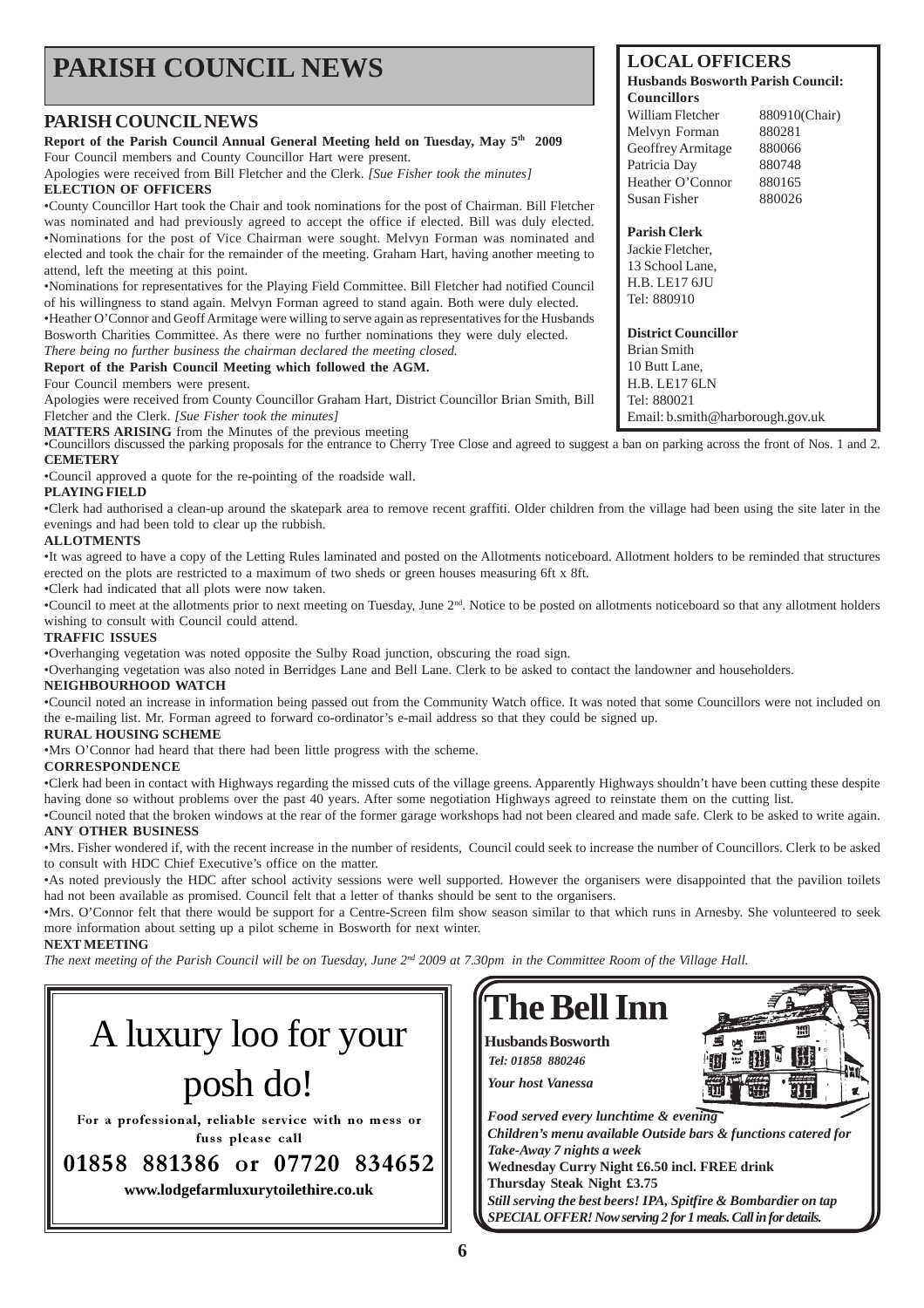# **CHURCH NEWS**

*All Saints Parish Church, Methodist Chapel & St. Mary's Roman Catholic Church*

#### **METHODIST CHURCH NEWS STRAWBERRY TEAS**

Saturday, June  $20<sup>th</sup>$  from 2.30 - 4.30 at 12 Butt Lane, Husbands Bosworth

We welcome all villagers and friends to come along and share in this popular, annual occasion.

#### **EVENING CONCERT** in the chapel

SOMETHING DIFFERENT, do come along and join us for a summer's evening of entertainment on Wednesday, July 1st starting at 7.30pm. The evening will include Songs from the Shows, Sacred Songs and traditional songs, featuring vocalist Betty Byrne accompanied by Astrid Hazelwood on the piano.

Tickets £5 available in advance from Lloyd Jones 880343 or Margaret Scurrah 880826 or at the door on the evening.



**A Holiday Club for 5–11 year olds Monday 20th July - Friday 24th July 9.30 am–12 noon St. Andrew's Church School, Dag Lane, North Kilworth. And on Sunday 26th July - Family Picnic & Fun on the Husbands Bosworth Rectory Paddock (weather permitting)** Based on Scripture Union's Showstoppers Holiday Club the week will be full of games, crafts, music, video presentations and Bible stories. All children must be registered. Forms are available from Rev. Alison Hampton 880551 gladthatilive@hotmail.com (If you would like to help during the week please contact Rev. Alison)

Ė

## **ALL SAINTS CHURCH NEWS PICNIC IN THE PADDOCK**

Rev. Alison and Church members invite you to a Picnic in the Paddock on Sunday, June 7th at 3.00pm. There will be crafts and games for all the family. Bring your own picnic. Drinks will be provided.

#### **ALL SAINTS COFFEE MORNING**

There will be a Coffee Morning and Bring & Buy Sale on Saturday, June 6th form 10.00am to 12.00noon. Everyone welcome.

#### **CREAM TEAS**

All Saints Church will be hosting a Cream Teas afternoon on Saturday, July 18th from 2.00pm to 4.00pm.

#### **NEW POST**

At the recent Annual General Meeting of the Parochial Church Council, All Saints Church members elected Brian Smith to the position of Churchwarden. Many thanks to James Avery, the retiring churchwarden, for all his hard work.

## **METHODIST CHURCH Coffee Morning**

Wednesday, June 17<sup>th</sup> 10.00am-12.00noon. at the home of Lloyd Jones, 12 Butt Lane Visitors always welcome.

## **ALL SAINTS FLOWER ROTA Altar:**

*June 7, 14 - Jean Hutchings June 21, 28 - Anne Saxton* **Children's Corner:** *June 7, 14 - Volunteer required! June 21, 28 - Heather O'Connor* **Call Heather on 880165 if you would like to join the Flower Rota.**

> $\blacksquare$  $\blacksquare$

> $\blacksquare$  $\blacksquare$  $\blacksquare$

> $\blacksquare$  $\blacksquare$

> $\blacksquare$

 $\blacksquare$  $\blacksquare$ 

 $\blacksquare$  $\blacksquare$ 

 $\blacksquare$  $\blacksquare$ 

## **CHURCH SERVICES**

## **All Saints Parish Church**

#### **JUNE**

- **7 3.00pm Open Air service in Rectory Gardens joined by Methodists**
- **14 8.30am Holy Communion**
- **21 11.00am Benefice Service at Theddingworth**
- **28 10.30am Family Communion**

*Short Communion every Wed. at 9.15am* **Churchwardens:**

> **Peter Jones 880741 Brian Smith 880225**

#### **Vicar:**

**Rev. Alison Hampton 880351**

## **Methodist Church**

- **7 Join with All Saints for an Open Air Service 3.00pm**
- **14 Miss E Bromley**
- **21 Mrs R Whittam**
- **28 Rev. B Kennard (Communion)**

#### **Services every Sunday 6.30pm. All Welcome**

**Contacts: Rev. Brian Kennard 462889 Senior Church Steward: Mr. A Lloyd Jones 880343**

## **St Mary's Roman Catholic Church**

**Services every Sunday 8.30am.**

**Contact: Robert Constable-Maxwell 880361 Father Owen O'Neil 462359**

## COMPLETE CAR CARE

Accident repair specialist Bodywork, dent, scratch and stone-chip repair Servicing, alloy refurbishment, welding MoT repair Valeting, full body polish Parking sensors, handling kits, etc. fitted Call Ben on 07710 024070 Based at Unit 2, Pebble Hall Farm between Husbands Bosworth and Theddingworth

...............